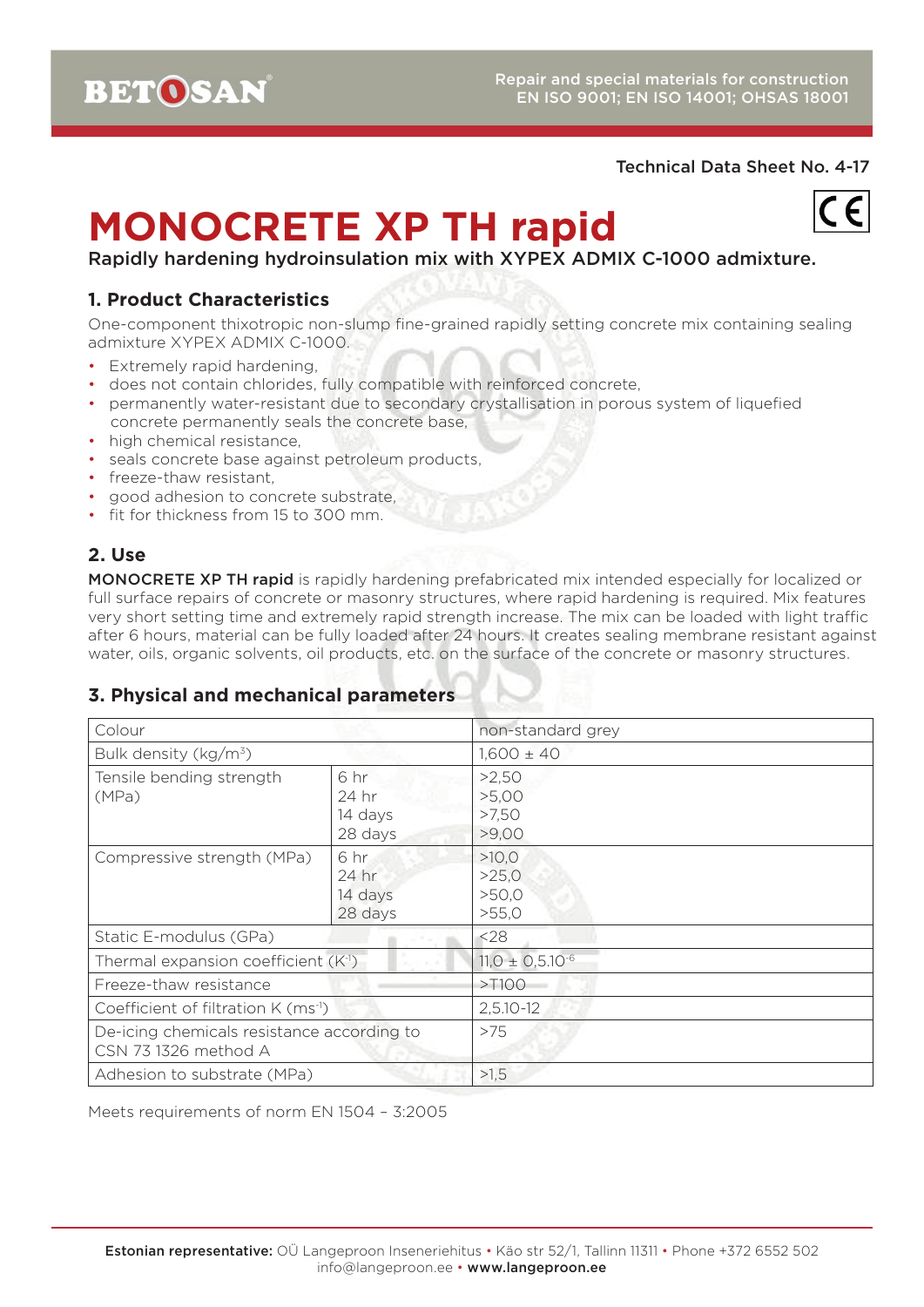#### Technical Data Sheet No. 4-17

## **4. Test certificates**

The product is certified according to Act no. 22/1997 Coll. and Governmental Decree no. 163/2002 Coll. Continuous independent quality control is provided by accredited testing laboratory no. 095/2002, Horský s.r.o.. The authorised entity no. 204 provides quality system supervision.

### **5. Instruction for preparation and application**

**Base:** Dirt and incoherent, loose or otherwise visibly damaged concrete shall be completely removed from the base before application. Corroded reinforcement, if any, shall be cleaned of any incoherent corrosive products. Tensile strength of surface layers of the concrete base should be optimally on the level of 1.5 MPa. Before application, humidification of the surface of the base shall be properly and continually performed for at least 120 minutes. Before casting, the surface shall be dully damp, and not covered with shining water film. Rapidly leaking areas of the structure need to be drained using drainage hoses and after full surface application of the material close the drainage openings with rapidly setting hydroinsulation putty **WATERIFIX rapid**.

Preparation of mix: The mix is one-component and is mixed with water only. Pan concrete mixer can be used for preparation of the mix or in case of preparation of small amount, the mix can be mixed with a propeller mixer driven by an appropriate electric drill. Add 1,95 ÷ 2,25 l of water to 15 kg of mix (1 pail). This mix can be applied by the dry spraying. Regular gravity mixers cannot be used for mixing of this material due to very short setting time. When preparing larger volume of the material it is necessary take into account that workability of the mix is 10 to 15 minutes at  $20^{\circ}$ C.

Workability of the mix is 10 - 15 minutes at 20° C. Workability time adequately shortens at elevated temperatures. Neither **temperature of concrete substrate** nor temperature of ambient air shall be below  $+1^{\circ}$  C and above  $+35^{\circ}$  C. Mix has limited capacity to cure in freezing condition.

The mix is applied by two methods - classical rendering or so called dry spraying. Manual application can be done by setting or spreading. First layer (connective) needs to be applied in such a way to prevent creation of any cavities (behind rebar etc.). After first application of the mortar it is recom-mended to spread the mortar into pores and holes in the substrate. It is recommended to use flat brush or sawtooth trowel. Proper workmanship is basic condition for quality adhesion. When applying local repairs it is necessary to take good care to remove any voids or pores from edge of the local repair. Repair mix should be always applied from the area of deepest damage in such a way that the final layer will be continuous.

Finalization of the surface: After the initial setting standard processes (smoothing by a float, steel trowel or polystyrene finisher) are used for surfacing. No additional water shall be worked up into the surface.

Surface treatment: Concrete surface shall be protected against direct sunshine and wind immediately after completion. Intensive treatment shall be carried out 3 to 6 hours following the application. Optimal treatment is to cover the surface with permanently moistened geotextiles.

## **6. Specific consumption**

Specific consumption of dry mortar is 1,8 kg/m<sup>2</sup> at 1 mm of layer thickness.

## **7. Packing and storage**

The product is packed into 15 kg PE pails. MONOCRETE XP TH rapid must be efficiently protected during transportation and storage against moisture. Shelf life in undamaged packing is 3 months.